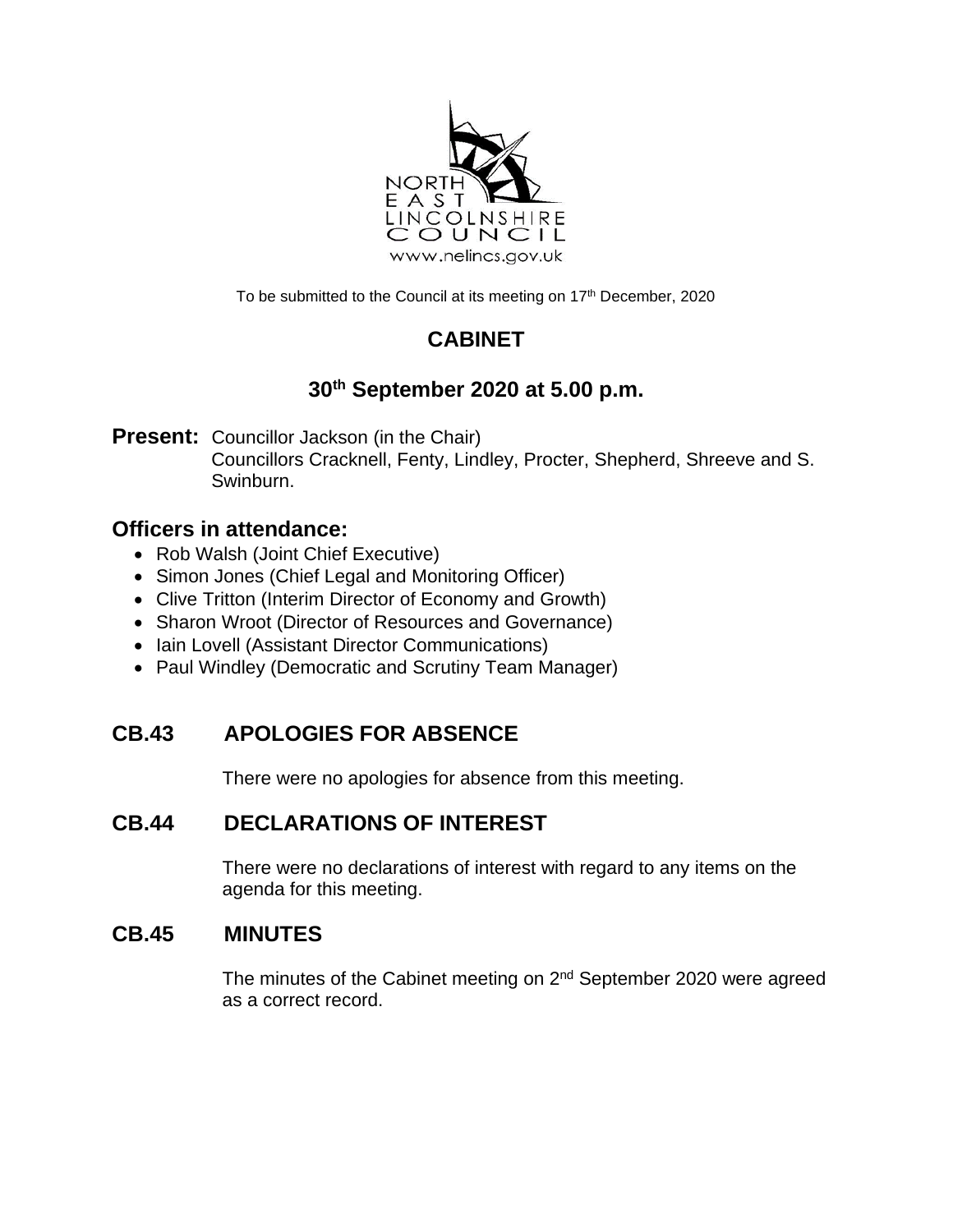## **CB.46 PROCUREMENT OF LOCAL TAXATION AND BENEFITS PRINTING AND POSTAGE SERVICE**

Cabinet considered a report from the Portfolio Holder for Finance and Resources seeking approval to procure a new printing and postage service for the Local Taxation and Benefits Service.

#### RESOLVED –

- 1. That the commencement of a procurement exercise for the Local Taxation and Benefits Printing and Postage Service be approved.
- 2. That responsibility be delegated to the Director of Resources and Governance, in consultation with the Portfolio Holder for Finance and Resources, to deal with all matters leading to and including the award of the contract for the Local Taxation and Benefits Printing and Postage Service.
- 3. That the Chief Legal and Monitoring Officer be authorised to complete and execute all legal documentation in connection with the award.

### **CB.47 REVIEW OF PUBLIC SPACE PROTECTION ORDERS**

Cabinet considered a report from the Portfolio Holder for Safer and Stronger Communities seeking approval to extend for the period of three years, the current Public Space Protection Order (PSPO) covering seven wards within the borough.

#### RESOLVED –

- 1. That the extension of a period of three years of the seven ward based PSPO areas in West Marsh, East Marsh, Park, Heneage, Sidney Sussex, Croft Baker and South be approved.
- 2. That the current £100 penalty to be paid within 14 days of issue in the form of a fixed penalty notice (FPN) for failing to comply with a PSPO be retained, with an amendment to remove the early discount currently available so the fine is consistent with the Place Based ASB PSPO's (introduced in 2019 in parks, open spaces and tighter defined geographical areas of the borough).
- 3. That the intelligence led, *Placed Based* approach to introduce PSPOs where necessary in defined geographical areas covering a range of requirements where evidence supports the introduction, continue to be supported.
- 4. That the Chief Operating Officer be authorised, in consultation with the Portfolio Holder for Safer and Stronger Communities, to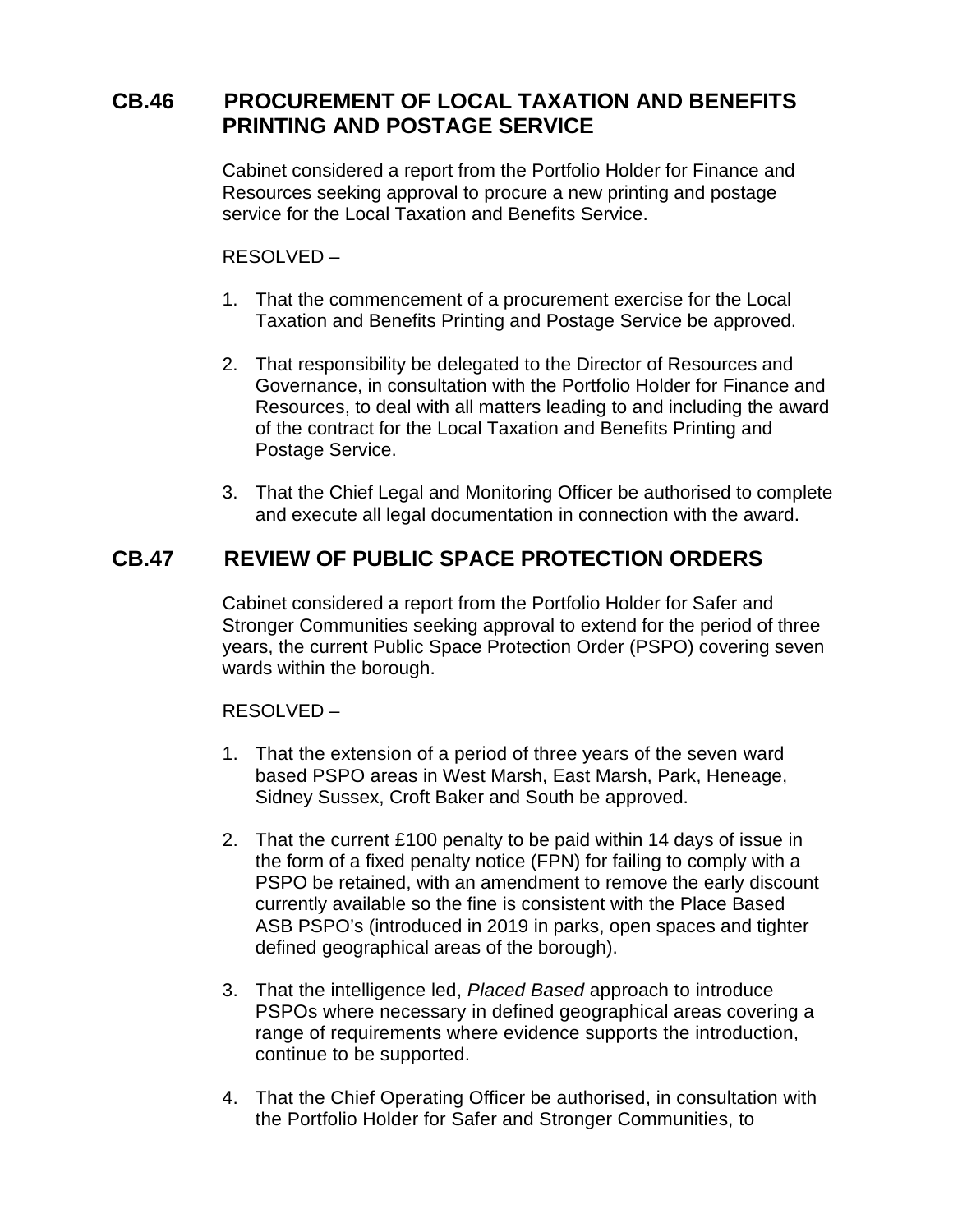implement the PSPO extensions and to approve all future renewals, variations and extensions to these PSPOs, where evidence supports the application.

5. That the Monitoring Officer be authorised to execute all documentation in connection with these PSPO's.

### **CB.48 POLICY FOR SPENDING SECTION 106 AFFORDABLE HOUSING COMMUTED SUMS**

Cabinet considered a report from the Portfolio Holder for Regeneration, Skills and Housing seeking approval of the Section 106 Affordable Housing Commuted Sum policy.

#### RESOLVED –

- 1. That the Policy for the Spending of Section 106 Affordable Housing Commuted Sums be approved.
- 2. That the Director of Economy and Growth be delegated responsibility to approve Enabling Viability Grant funding proposals, in consultation with the Portfolio Holder for Regeneration, Skills and Housing.

### **CB.49 DISPOSAL OF THE FORMER HOLME HILL SCHOOL/ EDUCATION DEVELOPMENT CENTRE**

Cabinet considered a report from the Portfolio Holder for Regeneration, Skills and Housing seeking authority to dispose of the former Holme Hill School/Education Development Centre.

#### RESOLVED –

- 1. That the marketing and disposal of the former Holme Hill School/ Education Development Centre be approved; subject to a condition of disposal that works are undertaken to address defects that remove the Site from the Heritage At Risk Register and the Site be progressed for further development (within an agreed timeframe).
- 2. That authority be delegated to the Director of Resources and Governance, in consultation with the Portfolio Holder for Regeneration, Skills and Housing, to settle all heads of terms and ensure that all necessary actions are carried out to complete the disposal.
- 3. That the Chief Legal and Monitoring Officer be authorised to complete and execute all requisite legal documentation in relation to the matters outlined above.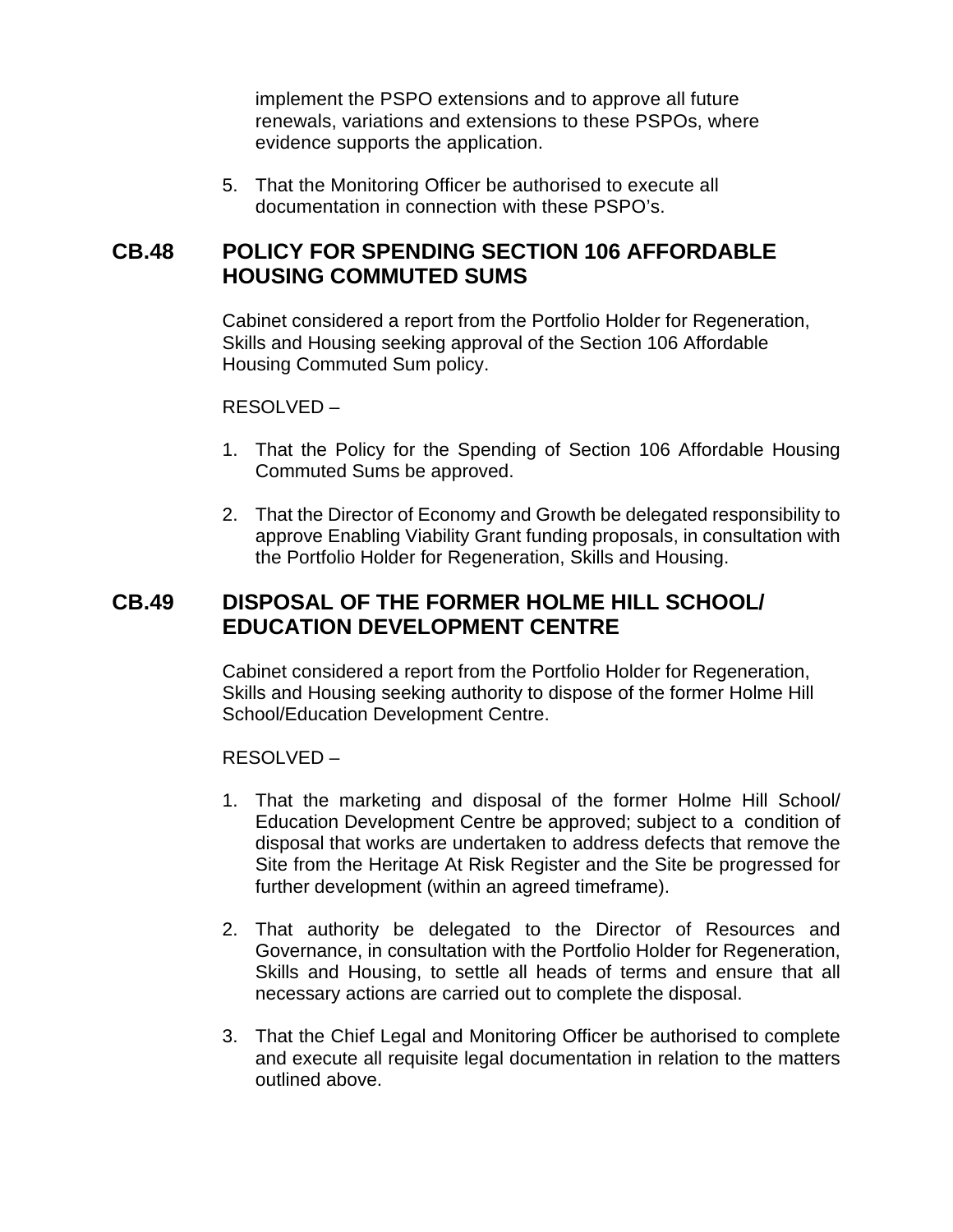There being no further business, the Chairman declared the meeting closed at 5.25 p.m.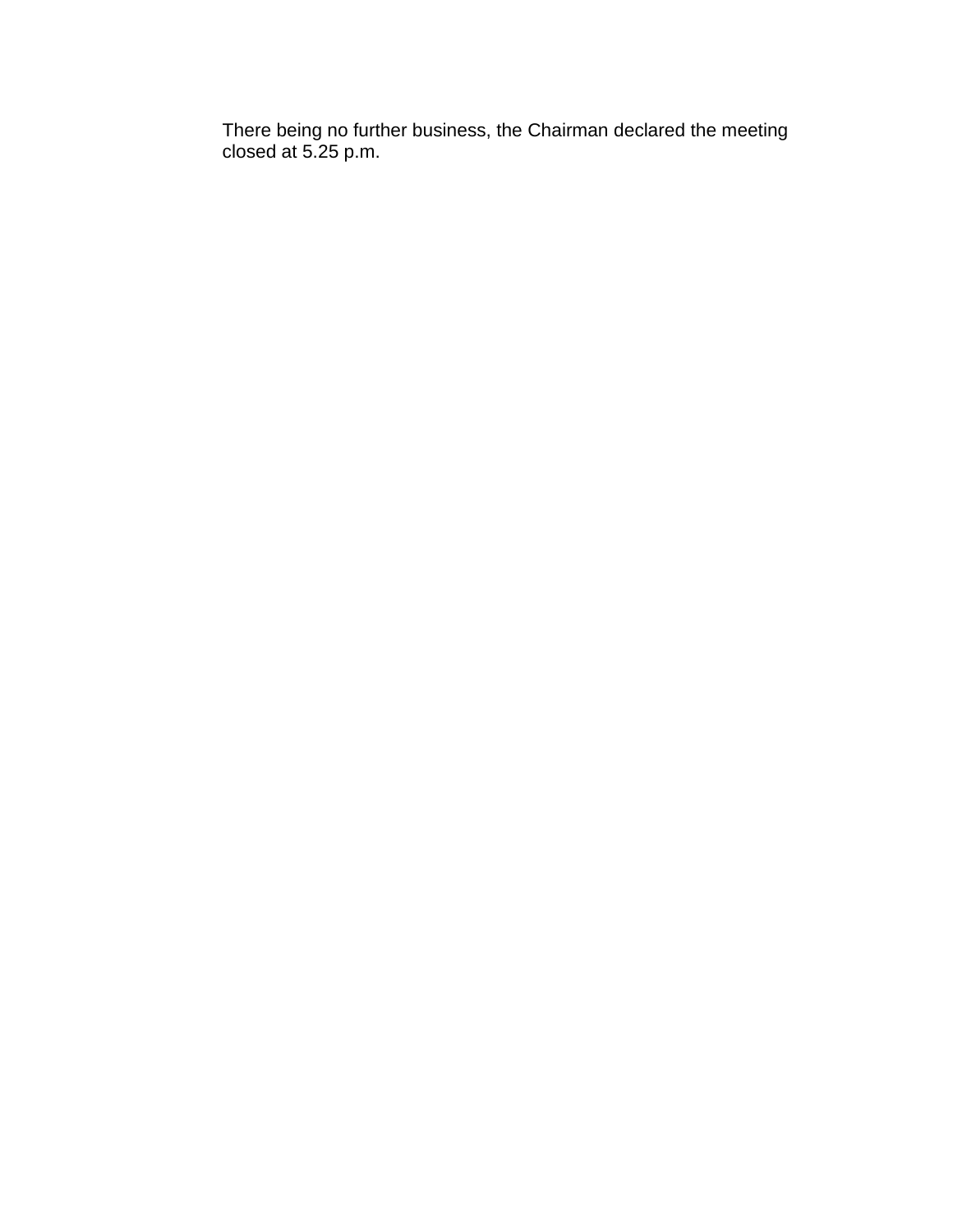

To be submitted to the Council at its meeting on 17<sup>th</sup> December, 2020

# **CABINET**

# **14 th October 2020 at 5.00 p.m.**

**Present:** Councillor Jackson (in the Chair) Councillors Cracknell, Procter, Shepherd, Shreeve and S. Swinburn.

## **Officers in attendance:**

- Rob Walsh (Joint Chief Executive)
- Steve Pintus (Director of Public Health)
- Clive Tritton (Interim Director of Economy and Growth)
- Sharon Wroot (Director of Resources and Governance)
- Iain Lovell (Assistant Director Communications)
- Damien Jaines-White (Acting Assistant Director Regeneration)
- Eve Richardson-Smith (Legal Team Manager and Deputy Monitoring Officer)
- Paul Windley (Democratic and Scrutiny Team Manager)

## **CB.50 APOLOGIES FOR ABSENCE**

There were apologies for absence from Councillors Fenty and Lindley for this meeting.

## **CB.51 DECLARATIONS OF INTEREST**

There were no declarations of interest with regard to any items on the agenda for this meeting.

## **CB.52 GRIMSBY TOWN CENTRE MASTERPLAN FRAMEWORK**

Cabinet considered a report from the Leader of the Council presenting the new Grimsby Town Centre Masterplan Framework in its final form following extensive public and stakeholder consultation.

RESOLVED –